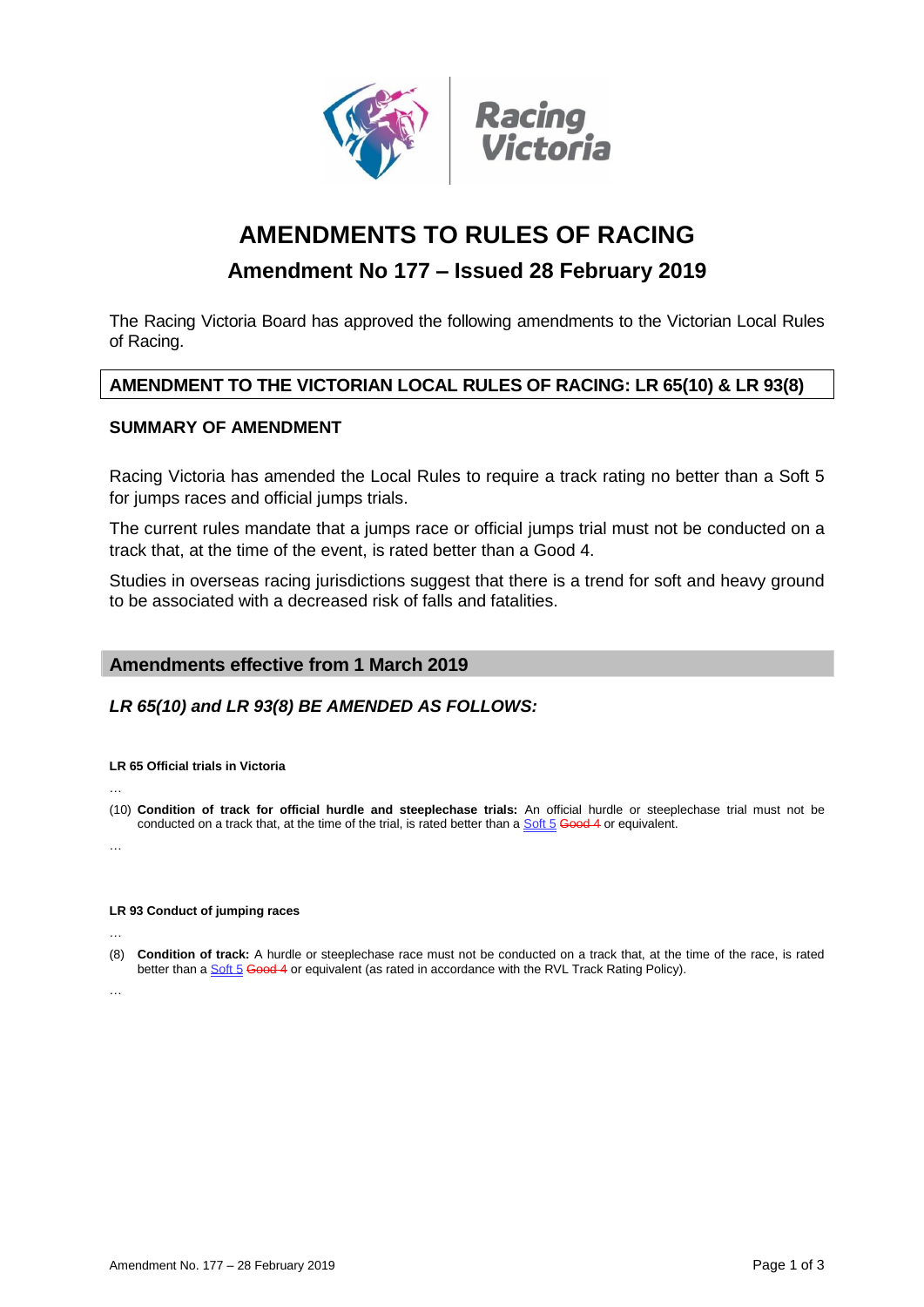### **AMENDMENT TO THE VICTORIAN LOCAL RULES OF RACING: LR 92B & LR 92C**

#### **SUMMARY OF AMENDMENT**

Racing Victoria has approved an amendment to the local rules regarding the qualification of horses for hurdle races and steeplechases.

The Jumps Review Panel recommended the Local Rules be amended to require horses to trial over 2800m (previously 2400m) if they qualified in a prior jumps racing season, but did not have a jumps race start.

The JRP consider trialling over a longer distance may aid the JRP to determine the suitability of a horse to race.

### **Amendments effective from 1 March 2019**

# *LR 92B & LR 92C BE AMENDED AS FOLLOWS:*

#### **LR 92B Qualification for hurdle races**

- …
- (3) Subject to LR 92B(3A), wWhere a horse has qualified to accept in a hurdle race in a previous jumps racing season, that horse is not qualified to accept in a hurdle race in any future jumps racing season unless it has:
	- (a) completed a further trial to the satisfaction of the Jumps Review Panel in one Official Hurdle Trial over at least eight Approved Hurdles and a distance of at least 2400 metres; or
	- (b) completed a hurdle race in South Australia to the satisfaction of the Jumps Review Panel in the same calendar year of the jumps racing season; or
	- (c) completed a further official trial in South Australia to the satisfaction of the Jumps Review Panel over at least eight Approved Hurdles and a distance of at least 2400 metres; or
	- (d) completed a hurdle race in New Zealand to the satisfaction of the Jumps Review Panel in the same calendar year of the jumps racing season, and also schooled over a minimum of three Approved Hurdles to the satisfaction of the Jumps Review Panel.

Note: The Official Hurdle Trial required by this LR 92B(3) must take place following the completion of the previous jumps racing season and as directed by the Jumps Review Panel.

- (3A) Where a horse has qualified to accept in a hurdle race in a previous jumps racing season, however such horse failed to start in a hurdle race in the previous jumps racing season, that horse is not qualified to accept in a hurdle race in any future jumps racing season unless it has trialled to the satisfaction of the Jumps Review Panel in a further Official Trial over at least 10 Approved Hurdles and a distance of at least 2800 metres.
- (3AB) Where a horse has qualified in the current jumps racing season to participate in a steeplechase race it will be qualified to accept in a hurdle race.

…

#### **LR 92C Qualification for steeplechases**

…

- (2) Subject to LR 92C(2A), wWhere a horse has qualified to accept in a steeplechase race in a previous jumps racing season, that horse is not qualified to accept in a steeplechase race in any future jumps racing season unless it has:
	- (a) completed a further trial to the satisfaction of the Jumps Review Panel over at least eight Approved Steeplechase Obstacles and a distance of at least 2400 metres; or
	- (b) completed a steeplechase race in South Australia to the satisfaction of the Jumps Review Panel in the same calendar year of the jumps racing season; or
	- (c) completed a further official trial in South Australia to the satisfaction of the Jumps Review Panel over at least eight Approved Steeples and a distance of at least 2400 metres; or
	- (d) completed a steeplechase race in New Zealand to the satisfaction of the Jumps Review Panel in the same calendar year of the jumps racing season and also schooled over a minimum of three Approved Steeplechase Obstacles to the satisfaction of the Jumps Review Panel.

Note: The trial required by LR 92C(2)(a) must take place following the completion of the previous jumps racing season and as directed by the Jumps Review Panel.